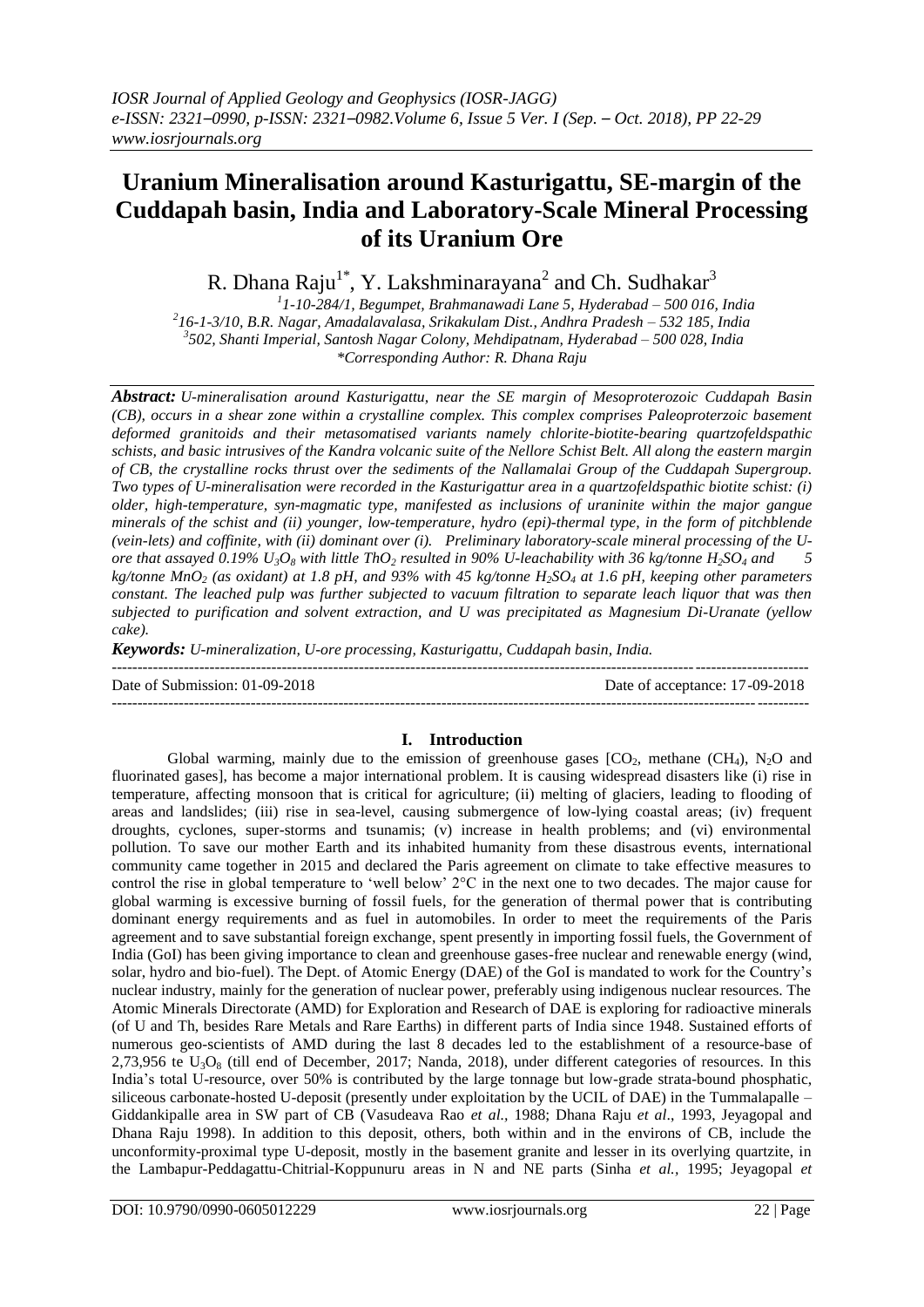*al.,*1996) and U-prospects of (i) hydrothermal-type mineralization in the quartzite in the Gandi area in SW part (Umamaheswar *et al.* 2001), (ii) fracture-controlled mineralization around Lakkireddipalle in the southern environs (Dhana Raju *et al.,* 2002) and (iii) shear zone-hosted mineralization close to the SE-margin in the Kasturigattu – Gudarukoppu - Kulluru area (Thimmiah *et al.,* 1986; Veerabhaskar *et al.,* 1991; Rai *et al.,* 1995), thereby making the CB and its environs (Fig. 1a) as India"s emerging U-hub (Dhana Raju, 2009a).

In the study Kasturigattu area, along the SE-margin of CB, U-mineralization occurs in a crystalline complex within a shear zone, close to the thrust contact between crystalline rocks and sedimentary rocks of the Nallamalai Group of the Cuddapah Supergroup. During the 1980s, initial exploration for U in this area, including drilling of a limited number of boreholes, was carried out (Thimmaiah *et al.,* 1986; Veerabahaskar *et al.,* 1991) (Fig. 1b). Salient aspects of this U-mineralisation as well as results of a preliminary laboratory-scale mineral processing of its U-ore (Sudhakar, 1996) are presented in this paper, under the sections of (a) materials (used) and methods (adopted), (b) results (obtained in the investigation) and (c) discussion (of the results). Figs. 1a and 1b near here.

#### **II. Materials And Methods**

Different methods of investigation adopted and materials involved in each of these are given below, starting from the field traverses in the Kasturigattu area under study till mineral processing of its representative U-ore, through the stages of sample collection, preparation of thin and polished thin sections for petromineragraphic study, CN (Cellulose Nitrate) film autoradiography on even surfaced hand specimens and polished thin sections of the radioactive samples, chromogram study on both radioactive hand specimens and polished thin sections, X-Ray Diffraction (XRD) study on selected radioactive samples, radiometric analysis and geochemical analysis on petrographically-characterised representative samples for major, minor and trace elements, including Rare Earth Elements (REE). Details of these methods of study can be had from Dhana Raju (2009b and c). Results of these studies on samples of the present investigation are given in the next section.

- **1.** *Field Study:* Utilising the geological map of the Kasturigattu Gudarukoppu area, prepared earlier by Veerabhaskar *et al.,* (1991) (Fig. 1b), a number of field traverses around Kasturigattu and its environs were carried out to understand different geological aspects like the rock types in the area, their stratigraphic sequence, tectonic and structural relationship, and examination of previously located radioactive anomalies by the officers of AMD, Southern Region (SR), Bengalure.
- **2.** *Sample Collection and Specimen Preparation:* Over 50 samples, each of 3-4 kg, of different rock types in the study area were collected at more or less regular intervals, with sample locations selected after the field traverses. They were examined for their characteristic megascopic features of structures like schistosity, gneissosity, micro-folding, etc., and surface features. Representative specimens from each sample were selected in the laboratory for preparation of (a) thin and polished thin sections for microscopic study, (b) CN film autoradiography, (c) XRD study and (d) geochemical analysis.
- **3.** *Preparation of Thin and Polished Thin Sections:* For this, each selected specimen was first sawed into a small wafer in the required orientation and then mounted in thermoplast of lakeside cement of M/s. Buehler, USA and was subjected to grinding sequentially with 60, 100, 400, 600 and 800 mesh carborandum powder. About 15 minutes time was given for grinding at each step. After grinding, the specimen slide was subjected to polishing with 6, 1 and 0.5 micron-sized diamond paste. Twenty minutes time was given for polishing at each step and "hifin" fluid was used as lubricating agent. Thin and polished sections were used for petro-mineragraphic study under both transmitted and reflected light microscopy.
- *4. CN film autoradiography:* CN film in the form of flexible sheets was used as a Solid State Nuclear Track Detector (SSNTD) for detecting alpha particles. For this study on both even surfaced hand specimens and polished thin sections of radioactive samples, the colourless, transparent and 100-micron thick and sensitive to alpha particles of < 4 MeV CN 85 film, procured from M/s. Kodak-Pathe, Paris, was used for location of "Radioactive Minerals" (RM) by recording alpha tracks, emitted by RM and their distribution in the film, seen after exposure and etching with 10% K (OH) solution.
- *5. Chromogram study:* This method was used on even surfaced hand specimens and polished thin sections so as to locate easily leachable U-minerals like uraninite, pitchblende, coffinite and uranyl minerals. The materials required for this study are: (a) photographic paper, soaked in fixer solution and dried; (b) 10% nitric acid and (c) potassium ferrocyanide (solution) in water. First, the photographic paper treated with nitric acid was evenly pressed for about 60 seconds on the surface of the levelled/polished slab or uncovered polished thin section. Next, this paper was treated with the potassium ferrocyanide solution by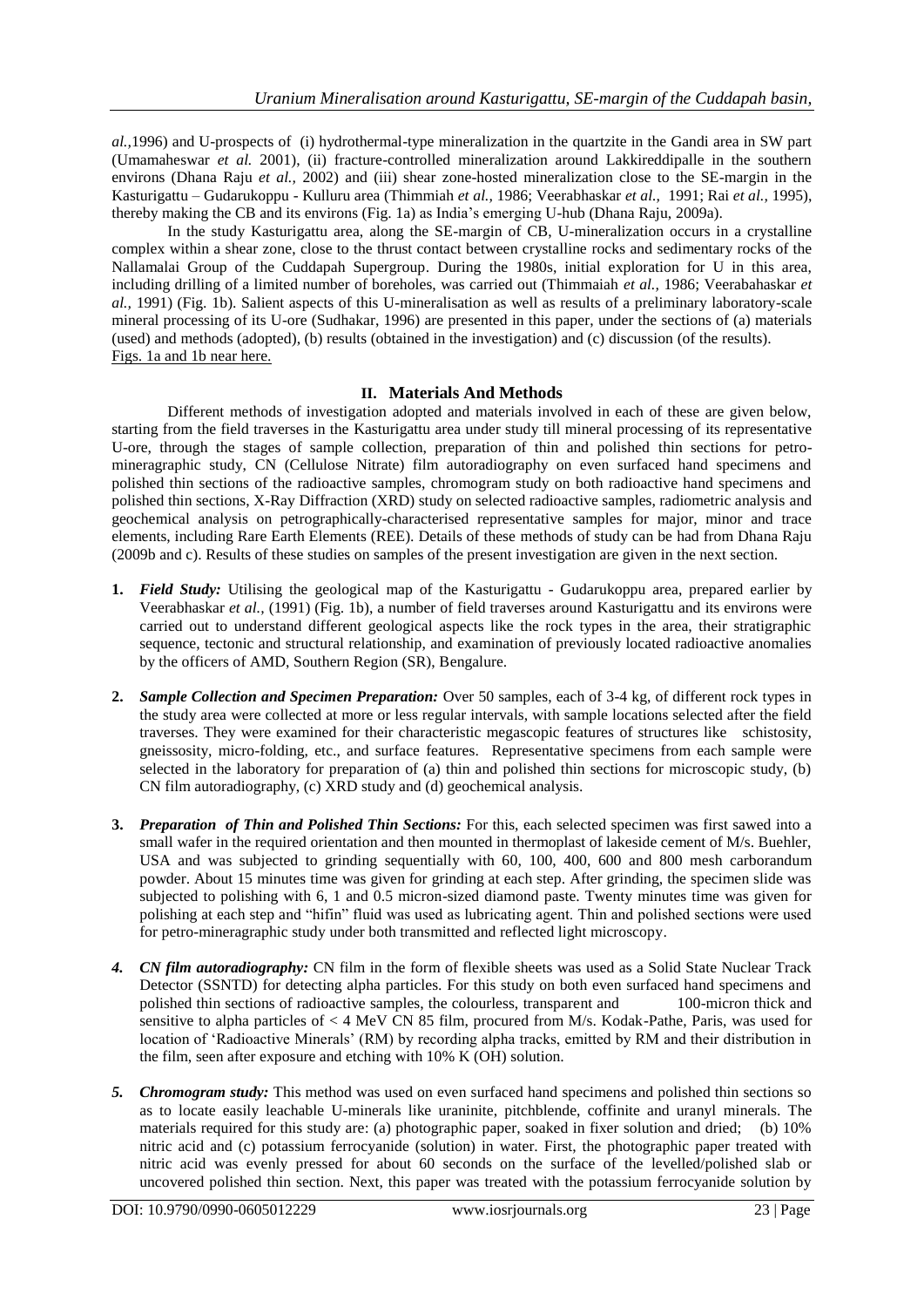sprinkling, when brown, rose red and blue coloured spots appeared corresponding, respectively, to leachable minerals of U, Cu and Fe.

- **6.** *Preparation of specimen powders for radiometric and chemical analysis:* From large samples collected in the field, representative specimen-pieces of about 1 kg were crushed into small pieces in a crusher. Next, these small pieces were ground in a shatter box (of Spex Industries, USA) for about 6 minutes to obtain - 200 mesh (-74 micron) size material. This material was subjected to coning and quartering to get a representative portion. From this powder, 200-300 g was used for radiometric analysis, while  $\sim$  25 g powder was further ground in an agate mortar to obtain powder of -300 mesh size, and this ultrafine powder was used for chemical analysis.
- **7.** *Radiometric analysis:* Contents of radio-elements (U, Th and K) of radioactive samples [drawn in the field from radioactive areas that record  $> 5X$  bg (background) in a hand-held scintillometer] were determined by a single channel gamma-ray spectrometer (ECIL make, Hyderabad, India) having a thallium-activated sodium iodide crystal of 4" x 5", with measurements at 2.62 MeV for Th, 1.76 MeV for U and 1.46 MeV for K (using direct determination of  $K^{40}$  as it is a gamma ray emitter).
- **8.** *Chemical analysis:* This was carried out by various instrumental methods, titrimetry and gravimetry for different major, minor and trace (including RE) elements, as per the methods detailed by Satyanarayana (1986) and Dhana Raju (2009c), with the starting material of -300 mesh powder (prepared as given at 6 above). Under this, stock solution-A was used for determination of Al, Fe (total), Mg, Ca and Mn by AAS (instrument: AA 1475 of Varian Techtron, Australia); Si (using solution-B), Ti and P by spectrophotometry (instrument: UV-240 Shimadju, Japan); Na and K by flame photometry (instrument of AMIL, India); Pb, Cr. Ga, V, Cu, Ni and Co by DC-Arc Emission Spectrography (instrument: Hilger Watts E 742, England); U by laser fluorimetry (instrument: Syntrex UA-3, Canada); Ba, V and Y by ICP-AES (instrument: 8410 Plasma Scan of Labtam, Australia);  $Fe^{2+}$  by titrimetry; Loss-on-Ignition (LoI) by gravimetry; and REE by INAA.
- **9.** *Mineral Processing:* Bulk sample (1-2 kg) of the U-ore (quartzofeldspathic biotite schist) that was fully characterized earlier by the methods given above, was subjected to comminution by crushing it first in a jaw-crusher and next in roll-crusher to obtain material of -100 mesh (149 micron) size, since sieve analysis data and experiments conducted earlier in the laboratory on it pointed its optimum pre-determined size as - 100 mesh (- 149 microns). The -100 mesh size material was then subjected to physical beneficiation involving sequentially de-sliming, bromoform-separation, magnetic separation on bromo-heavies using first a low-powered hand magnet and then by Frantz isodynamic separator at 0.2 to 0.3 amp to remove magnetite and other magnetic minerals. The non-magnetic heavy fraction was subjected to chemical-analysis by weight and mineral-analysis by volume. After these operations, hydrometallurgy by acid-route (since the ore has major silicate gangue in the form of quartz, feldspars and biotite) was adopted for extraction of U. This involved leaching by acid solvent  $(H_2SO_4)$ , with maintenance of oxidation – reduction by MnO<sub>2</sub> and  $FeSO<sub>4</sub>$  for dissolution of U. Series of hot agitation experiments at 45°C were conducted with different parameters. The materials used and methodology adopted for mineral processing this U-ore are same as that used for the nearby Gudarukoppu U-ore (Dhana Raju *et al.,* 2018) and the reader is referred to this paper for details. Lastly, U was precipitated as magnesium di-uranate (yellow cake), using magnesium oxide, followed by vacuum filtration.

## **III. Results**

Different investigative methods and materials (detailed in the preceding section) used in the present study led to the results, detailed below.

**1.** *Geological set-up:* The Kasturigattu - Gudarukoppu area is a part of the crystalline complex along the SE environs of the Mesoproterozoic Cuddapah Basin (CB). This area lies in between the sedimentary rocks of the Nallamalai Group in the basin to its west and schistose rocks of the Archaean Nellore Schist Belt (NSB) to its east (Fig. 1b). It comprises the basement granitoid and its variants. Due to intense shearing, the original basement granitoid was subjected to different degrees of dislocation and related metamorphism and K-Mg-Fe-P-B metasomatism, resulting in schistose/gneissose granitoid, mylonite/cataclasite and quartzofeldspathic biotite schist, whereas the "Kandra volcanic rocks" of NSB, considered as a possible Precambrian Ophiolite Complex (Leelanandam, 1991), led to the development of biotite-chlorite schist and chlorite schist. These crystalline rocks thrust over the sedimentary rocks of the Cuddapah Supergroup, all along the E-margin of CB, resulting in structural complexity. The contact zone between the crystalline rocks and sedimentary rocks is highly crushed and sheared, resulting in the formation of fine-grained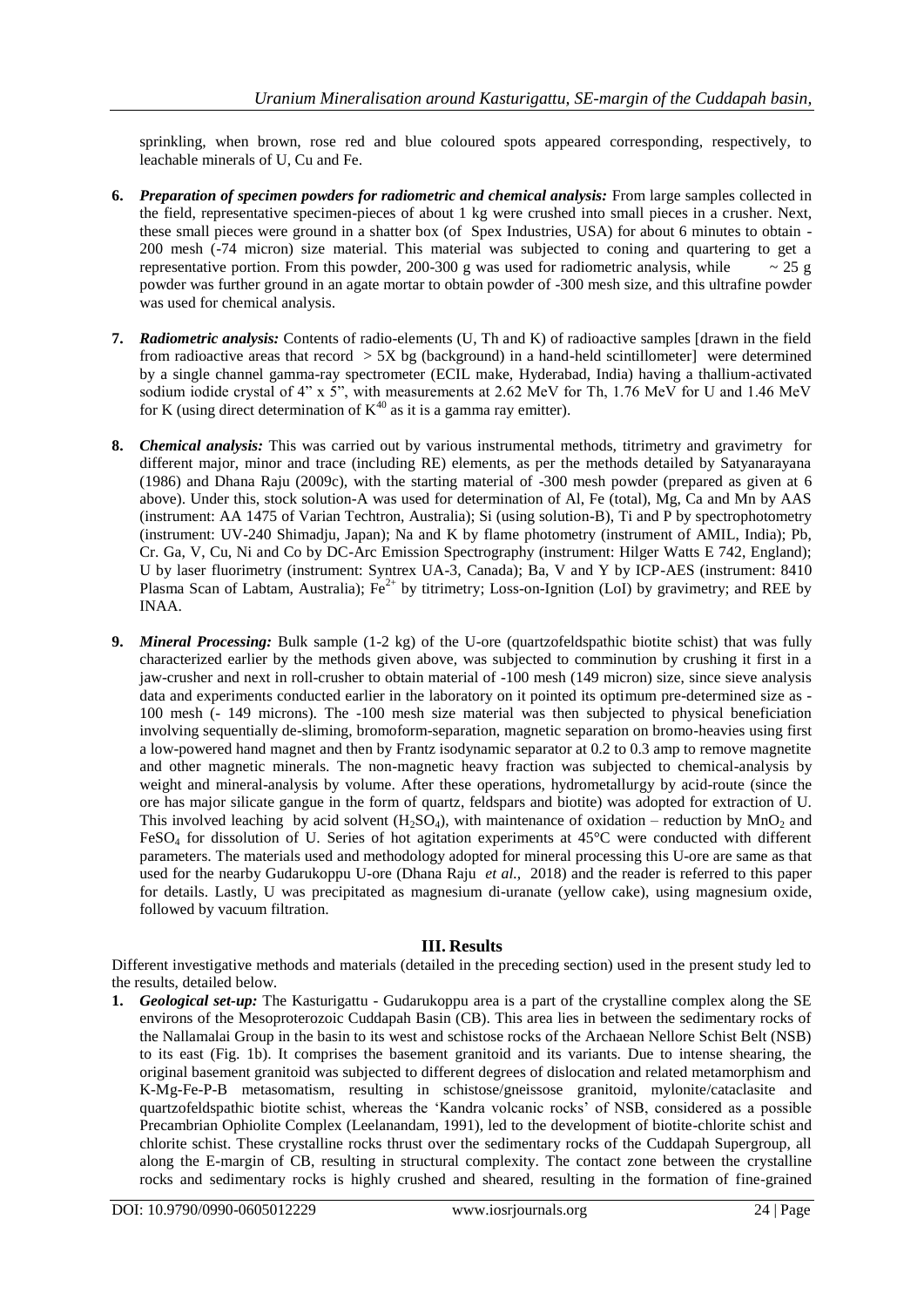variants, the zones of which constitute the loci for the U-mineralization in the area. Within the shear zone, Thimmaiah *et al.,* (1986) discovered radioactivity in the uraniferous bioite-sericite schist around Kasturigattu.

- **2.** *Petromineragraphy, CN film autoradiography and chromogram:* Petrographic study on less deformedmetamorphosed granitoids and their highly deformed variants led to the following notable features: (a) Textural change from massive of the granitoid to different deformation textures like cataclastic, mylonitic, schistose and occasional gneissose; (b) Intense alteration, mainly biotitisation and sericitisation; (c) Notable effects of K-Mg-Fe-P-B metasomatism, mineralogically manifested, in the form of biotite, sericite, apatite and tourmaline; (d) The observed mineral assemblage of schists, phyllites and basic intrusive rocks indicates that the degree of metamorphism in the area is low-medium grade type of the upper greenschist to epidote-amphibolite facies at high  $P_{H2O}$ ; (d) Mineragraphic study indicated two types of Umineralisation: (i) older, high-temperature and syn-magmatic type, manifested as euhedral *uraninite* [(UO<sub>2</sub>) + a little Th; partly broken, at places, with pitted surface and a yellowish brown rim around, and tiny inclusions of galena (its Pb being radiogenic)], present as inclusions in major gangue minerals of quartz and feldspar; and (ii) low-temperature, remobilized, hydro (epi)-thermal type (related to intense activity of fluids rich in volatiles (such as H<sub>2</sub>O, Cl and F) in the form of ultrafine *pitchblende*  $[(U^{4+}U^{6+}O)_{2+X}]$ , present either as disseminations or granules constituting clusters or vein-lets along the weak planes. Other Uminerals in minor amount are clusters of *coffinite*  $[(USiO<sub>4</sub>)<sub>1-x</sub>(OH)<sub>4x</sub>$ , associated with carbonaceous matter and anatase, and contains tiny inclusions of pyrite and pyrrhotite], brannerite and uranothorite. Besides the above, minor radioactivity is contributed by zircon, allanite, anatase and leucoxene, and traces associated with biotite. The radioactive minerals listed above were located by CN film autoradio-graphy. The sulphides associated with these ore minerals include pyrite, chalcopyrite, pyrrhotite and galena, and traces of arsenopyrite and molybdenite. Oxides include ilmenite and limonite.
- **3.** *XRD study:* XRD study on methylene iodide-heavy fraction of uraniferous rocks confirmed the presence of uraninite, pitchblende, coffinite, brannerite and uranothorite, earlier identified by mineragraphic study under reflected light microscope, as detailed above.
- **4.** *Radiometric analysis:* Amongst the analysed rocks, quartzofeldspathic biotite schist recorded high radioactivity up to 0.19%  $U_3O_8$  and < 0.01% ThO<sub>2</sub>.
- **5.** *Geochemical analysis:* Fifteen whole-rock samples,  $viz.$ , biotite  $\pm$  muscovite granite and its deformed variant, granite mylonite/cataclasite (4 samples), schists (4), amphibolites (4), conglomerate (2) and quartzite (1) were analysed chemically for their major, minor and trace elements; REEs were analyzed in 8 samples (4 granitoids, 2 schists and 1 each of amphibolites and quartzite). Chemical analysis of the U-ore (quartzofeldspathic biotite schist) analysed 0.19%  $U_3O_8$  with negligible Th. Chemical analysis of granitoids (4) and schists (4), having bearing on the present study, is given in Table 1.
- **6.** *Mineral Processing***i** The U-ore from Kasturigattu that was subjected to laboratory-based mineral processing (Sudhakar, 1996) is the "quartzofeldspathic biotite schist. Preliminary laboratory-scale mineral processing study on this U-ore that assayed  $0.19\%$  U<sub>3</sub>O<sub>8</sub> with little ThO<sub>2</sub> resulted in 90% U-leachability with 36 kg/tonne  $H_2SO_4$  and 5 kg/tonne MnO<sub>2</sub> (as oxidant) at 1.8 pH, and 93% with 45 kg/tonne  $H_2SO_4$  at 1.6 pH, keeping other parameters constant. The leached pulp was further subjected to vacuum filtration to separate leach liquor that was then subjected to purification and solvent extraction, and U was precipitated as Magnesium Di-Uranate (MDU, yellow cake).

The flow sheet adopted for processing the U-ore (quartzofedspathic biotite schist) under study is given in Fig. 2. Table 1 and Fig. 2 here.

#### **IV. Discussion**

In this section, various aspects of the U-mineralisation in the Kassturigattu area like parental rock for U, host rocks for U-mineralisation, mineragraphy, type, mineralogical alterations, controls of and guides for Umineralisation as well as on mineral processing of the U-ore from the study area are discussed in the following.

**1.** *Parental rock for U-mineralisation and its nature***:** The Kasturigattu area, being adjacent to the highly disturbed SE-margin of the CB, was subjected to intense deformation, metamorphism and metasomatism, which made it almost impossible to get un-deformed/un-metamorphosed granitoid, parental to the Umineralisation in the area. Out of such deformed granitoids, the one with the least imprints of deformation and metamorphism was taken as the nearest representative of the original un-deformed granitoid. Characteristics of such sample like KGCS-4 (see Table 1) from Kassturigattu indicate that the original granitoid in the area is a biotite granite and per-aluminous in nature, with normative corundum of  $> 3\%$  and A/CKN  $(A_2O_3/CaO+K_2O+Na_2O) > 1.1$ , relatively more sodic with  $Na_2O/K_2O > 1$ , depleted in Rb and Sr (76 ppm and 70 ppm, respectively) and enriched in Ba (up to 1294 ppm). Its relatively high U content (up to 42 ppm against crustal average of 4 ppm), lesser Th content (23 ppm), and Th/U value of < 1 against crustal value of 3.5 to 4, all indicate that it is a *fertile granitoid* from the point of U, which is also *parental* to the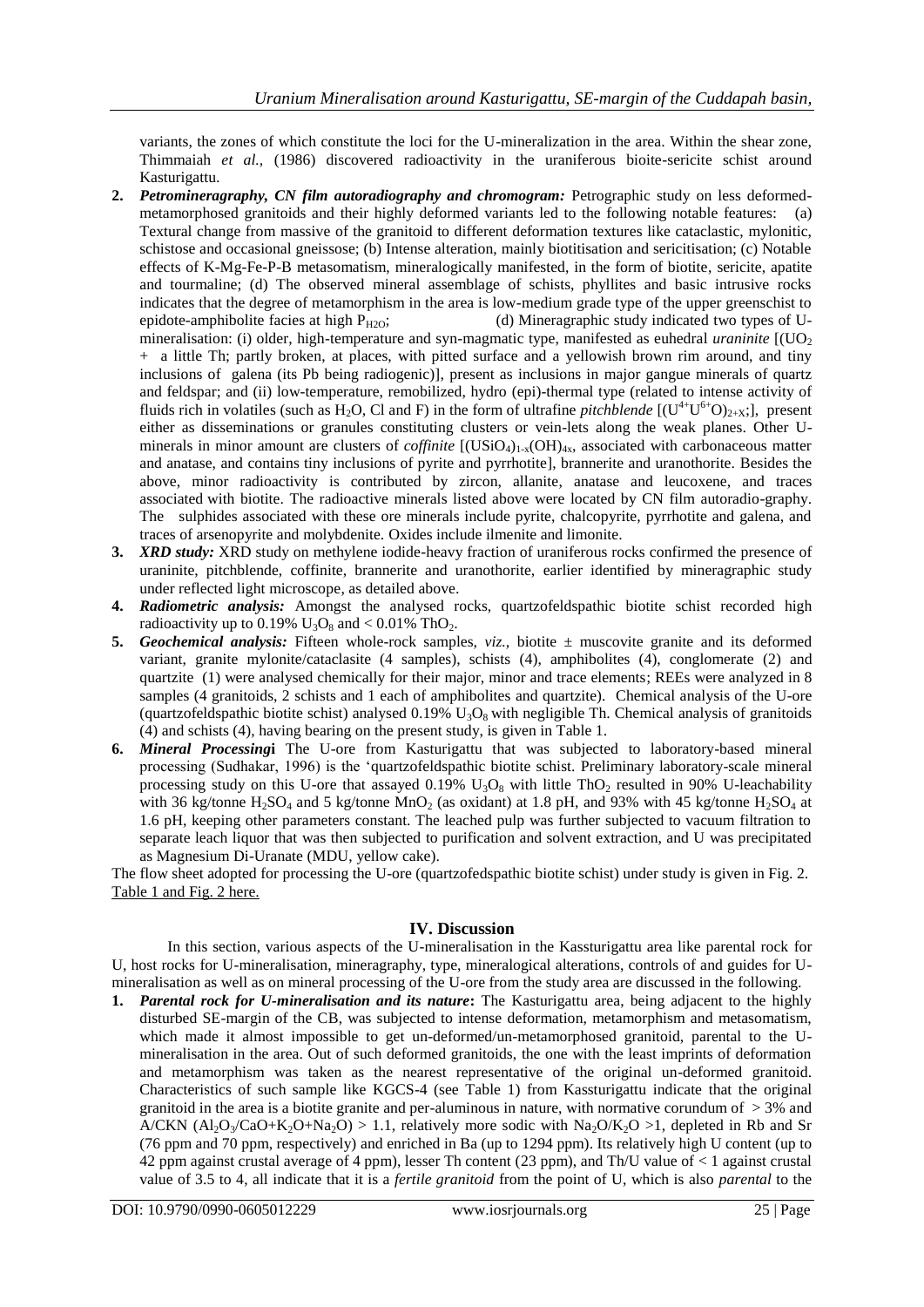U-mineralisation in the area. Furthermore, these granitoid samples show notable content of Au (up to 32 ppb), which may be due to the possible result of the intrusion of the Kandra basic volcanic rocks and amphibolites in the adjoining NSB, with all the rock types in the area being subjected to deformationmetamorphism during which phase notable migration of Au, Rb and Sr could have taken place resulting in such anomalous geochemical patterns of high Au and low Rb and Sr contents in these granitoids.

- **2.** *Host Rocks for U-mineralization***:** Radioactivity, mostly due to U, in the Kasturigattu area is almost restricted to the schists (high contents of U up to 153 ppm, Table 1), which are the deformed, metamorphosed and K-Mg-Fe-P-B metasomatised variants of parental granitoid that was affected by the basic rocks of the Kandra basic volcanic rocks, besides amphibolites, hornblende schist and tremolite actinolite schist of NSB, resulting in de-silicification of the granitoid. Thus, these schists are the desilicified products of fertile granitoid, affected by the Kandra volcanics, and also constitute the *host rocks* for the U-mineralisation in the area. The U-ore, subjected to mineral processing, is a quartzofeldspathic biotite schist.
- **3.** *Mineragraphy of the U-mineralisation:* The ore minerals in the U-mineralized schists (cited at item no. 2) under "results"above) are uraninite, pitchblende, coffinite, brannerite and uranothorite, associated with sulphides of pyrite, chalcopyrite, pyrrhotite and galena, besides a little arsenopyrite and molybdenite. In this ore, uraninite occurs as inclusions in gangue minerals of quartz and feldspar, pitchblende occurs as ultrafine disseminations and granules that constitute either clusters or vein-lets, present along the weak planes and along the grain boundaries of the gangue minerals like quartz, The presence of both  $U^{4+}$ - and  $\hat{U}^{6+}$ -bearing U-minerals listed above suggests that the area is potential for U-mineralization, with a distinct possibility of depth-wise continuity of the U-mineralization.
- **4.** *Type of U-mineralization***:** Two types of U-mineralisation in the study area are recorded. The first one is high-temperature, syn-magmatic type, prior to sulphide formation, and is relatively older, as indicated by a number of galena (with its Pb being radiogenic) inclusions in uraninite. The other is low-temperature, hydro (epi)-thermal type with a little or almost no galena in pitchblende and coffinite, implying its younger age. The hydrothermal type is more dominant than the syn-magmatic type, and appears to be a consequence of the remobilization of the syn-magmatic U during regional deformation-metamorphism-metasomatism, which affected the area to different degrees, and is mainly related to intense activity of fluids, rich in volatiles such as  $H_2O$ , Cl, F and B. In between these two, the formation of sulphides took place, which provided the required reducing environment for the precipitation of remobilized U to form pitchblende and coffinite.
- **5.** *Mineralogical Alterations:* The important mineralogical alterations that have direct bearing on the Umineralisation, especially the dominant hydrothermal type, in the study area are biotitisation and sericitisation. The sources for these alterations appear to be more than one with 'K' from the granitoid and "Mg-Fe" from the basic rocks like the Kandra volcanic rocks and amphibolites of the adjoining NSB as well as the Dharwarian basic schists, while large scale structural disturbances could have facilitated the movement of volatiles. The sources for such extensive biotitisation appear to be more than one with "K" from parental granitoid and "Mg-Fe" from basic rocks of the adjoining NSB as well as Dharwrian basic schists, while large scale structural disturbances could have facilitated movement of volatiles like  $H_2O$ , F and Cl. The source for higher P in schists (up to  $1.25\%$  P<sub>2</sub>O<sub>5</sub>, Table 1) may be related to amphibolites of NSB, which analysed high P<sub>2</sub>O<sub>5</sub> content ( $> 2\%$ ), with their precursor low-K tholeiitic magma from a P- and REE-enriched mantle (Satyanarayana *et al.* 1994).
- **6.** *Controls and Guides for U-mineralisation:* The following are the major controls of U-mineralization in the area: (a) structure in the form intense shearing resulting in much deformation, manifested by cataclasite, mylonite and schist; (b) lithology, with the host rock for U-mineralization namely schists being variants of granitoids that are fertile for U; (c) metamorphism of the greenschist to epidote-amphibolite facies and K-Mg-Fe-P-B metasomatism; and (d) alterations biotitisation and sericitisation. The guides for Umineralization are: (a) zones of volatile-rich activity; (b) high concentration of secondary minerals like biotite and sericite; (c) pockets of sulphide-concentration and vein quartz for the hydrothermal type; and (d) zones of greenschist facies metamorphism and metasomatism.
- **7.** *Mineral Processing:* 90% leachability of U was achieved in the laboratory for the U-ore of quartzofeldspatchic biotite schist, using 36 kg/ton of  $H_2SO_4$  and 5 g MnO<sub>2</sub> as oxidant at 1.8 pH and 93% leachability of U with 45 kg/tonne  $H_2SO_4$  at 1.6 pH, keeping other parameters constant. Furthermore, the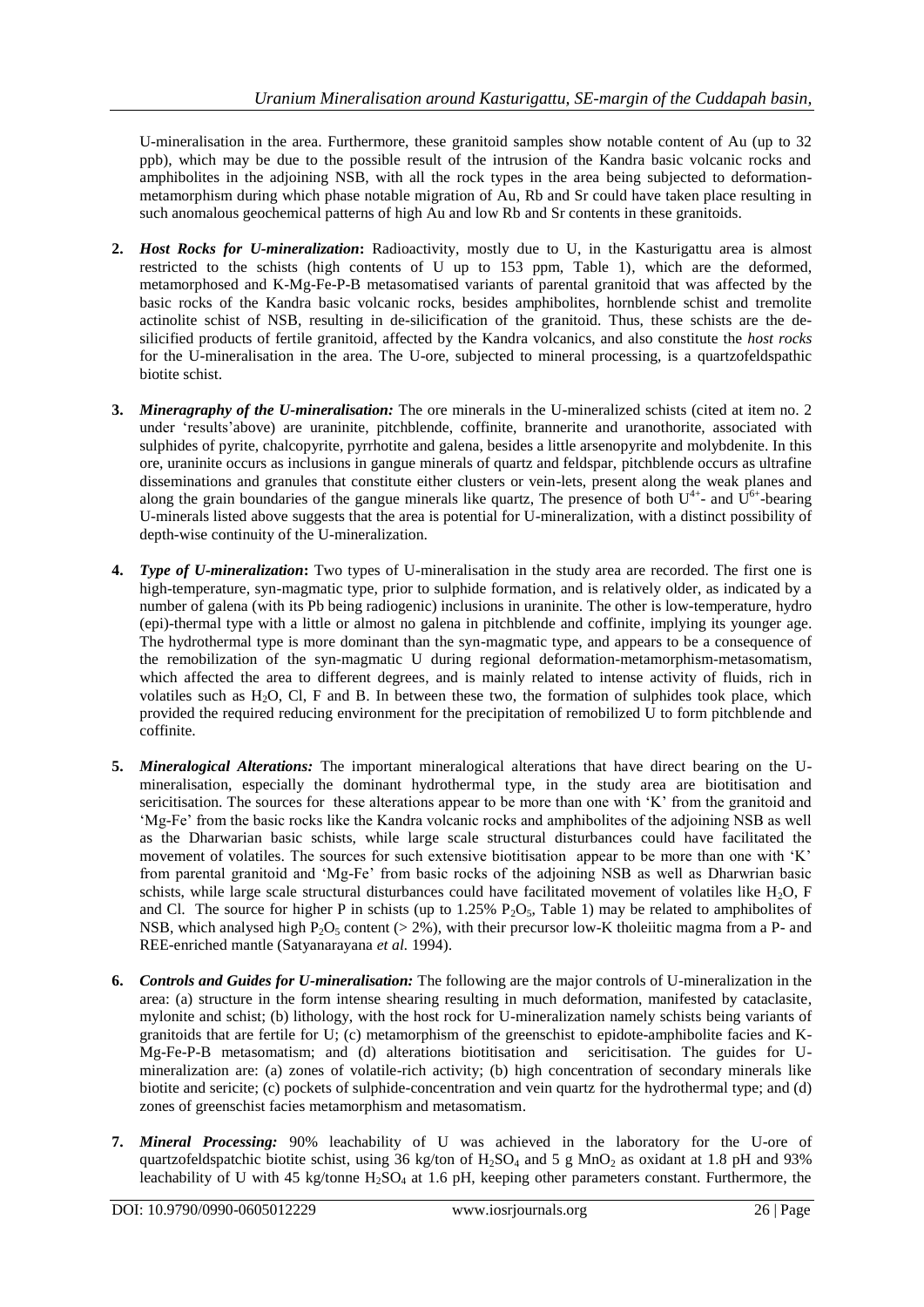presence of arsenopyrite and high contents of Au (up to 32 ppb in the granitoids and 44 ppb in the uraniferous schists, Table 1) in samples of both granitoid and schist indicates that Au will be a high-value bi-product during the processing of the U-ore in the area. Thus, if both U and Au are extractable from the U-mineralised schists in the area, which is yet to be established by future pilot-plant and industrial scale processing operations, then the cost of production of U will be much compensated by extractable Au from sulphides that can be separated easily by a process like flotation.

#### **Acknowledgements:**

The authors sincerely thank their former colleagues in the Southern Region (SR), Bengaluru of the Atomic Minerals Directorate (AMD) for Exploration and Research, Department of Atomic Energy, Govt. of India for their support and help during both field and laboratory investigations, especially Mr. Rajan Chopra during field work and Mr. K. Muniyappa for studies in the Mineral Technology Lab., SR.

#### **References**

- [1]. Dhana Raju, R. (2009a) Cuddapah basin: India"s emerging Uranium-Hub. J. Ind. Assoc. Sedimentologists
- [2]. 28 (2), pp. 15-24.<br>[3]. Dhana Raju, R (
- [3]. Dhana Raju, R (2009b) Handbook of Mineral Exploration and Ore Petrology: Techniques and Applications. Geol. Soc. India, Bangalore, India, 494 p.
- [4]. Dhana Raju, R. (2009c) Handbook of Geochemistry: Techniques and Applications in Mineral Exploration. Geol. Soc. India, Bangalore, India, 520 p.
- [5]. Dhana Raju, R., Lakshminarayana, Y. and Sudhakar, Ch. (2018) Uranium minerlisation from Gudarukoppu, SE-margin of the Cuddapah basin, A.P., India and Laboratory-scale mineral processing of its Uranium Ore. Intl. Jour. Dev. Res. (IJDR, online journal), v. 8 (8) (In Press).
- [6]. Dhana Raju, R., Roy, Minati, Roy, Madhuparna and Vasudeva, S.G. (1993) Uranium mineralisation in the south-western part of the Cuddapah basin: A petromineralogical and geochemical study. Geol. Soc. India 42 (2), pp. 135-149.
- [7]. Dhana Raju, R., Umameshwar, K., Tripathi, B.K., Rai, A.K., Zakaulla, S., Thirupathi, P.V. and Nanda, L.K. (2002) Structurallycontrolled and crystalline rock-hosted uranium mineralization in the southern environs of the Cuddapah basin, Andhra Pradesh, India. Expl. Res. At. Miner. 14, pp. 95-108.
- [8]. Jeyagopal, A.V. and Dhana Raju, R. (1998) Recognition criteria and sedimentology of the dolostone-hosted stratabound uranium mineralization in Vempalle formation, Cuddapah basin, Andhra Pradesh, India. *In*: (Ed. R.N. Tiwari) Recent Researches in Sedimentary Basins, Proceedings of the National Symposium, Indian Petroleum Publishers, Dehra Dun, pp. 172-179.
- [9]. Jeyagopal, A.V., Kumar, P. and Sinha, R.M. (1996) Uranium mineralisation in the Palnadu sub-basin, Cuddapah basin, Andhra Pradesh, India. Curr. Sci. 71, pp.957-959.
- [10]. Leelanandam, C. (1991) The Kandra Vocanics in Andhra Pradesh: Possible Ophiolite? Curr. Sci. 59 (16), pp. 785-788.
- [11]. Nanda, L.K. (2018) Message from Director. AMD Newsletter 24, January issue, p. 1.
- [12]. Rai, A.K., Sharma, S.K., Umamaheswar, K., Nagabhushana, J.C. and Vasudeva Rao, M. (1995) Uranium mineralization in the eastern margin of Cuddapah basin. Abstract vol., Geol. Soc. India Ann. Conv. and Seminar on 'Cuddapah basin', Thirupati, Sept. 9-12.
- [13]. Satyanarayana, K. (1986) Geochemistry of amphibolites and associated rocks in parts of the Nellore-Gudur pegmatite belt, Andhra Pradesh, India. Ph.D. thesis in Geology, Faculty of Science, Osmania University, Hyderabad, India, 286 p.
- [14]. Satyanarayana, K., Dhana Raju, R. and Kanungo, D.N. (1994) Geochemistry of the amphibolites of the Nellore Schist Belt, Andhra Pradesh, India: An example of low-K tholeiitic magmatism. Jour. Geol. Soc. India 44, pp. 253-265.
- [15]. Sinha, R.M., Shrivastava, S.K., Sarma, G.V.G. and Parthasarathy, T.N. (1995) Geological favourability for unconformity related uranium deposits in the northern parts of the Cuddapah Basin: Evidence from Lambapur uranium occurrences, Andhra Pradesh, India. Expl. Res. At. Miner. 8, pp. 111-126.
- [16]. Sudhakar, Ch. (1996) Geochemistry of the crystalline rocks around Rayachoti, Cuddapah district and Kasturigattu, Nellore district, Andhra Pradesh, India. Ph.D. thesis in Geology, Faculty of Science, Bangalore University, Bangalore, India, 181 p.
- [17]. Thimmaiah, M., Ramachar, T.M., Veerabhaskar, D. and Jayaram, K.M.V. (1986) The uraniferous biotite-sericite schist of Kasturigattu hillock, north-east of Somasila, Nellore district, Andhra Pradesh. Curr. Sci. 55, p. 350.
- [18]. Umamaheswar, K., Sharma, U.P., Zakaulla, S., Basu, H., Thomas, A.M. and Ali, M.A. (2001) Occurrence of gold in association with uranium in Gulcheru quartzite of Cuddapah basin, Gandi – Rachakuntapalle area, Cuddapah district, Andhra Pradesh. Curr. Sci. 81 (7), pp. 754-756.
- [19]. Vasudeva Rao, M., Nagabhushana, J.C. and Jeyagopal, A.V. (1989) Uranium mineralization in the Middle Proterozoic carbonate rock of the Cuddapah Suprgroup, Southern Peninsular India. Expl. Res. At. Miner. 2, pp. 29-38.
- [20]. Veerabhaskar, D., Sarkar, M., Thimmaiah, M., Sharma, M. and Dhana Raju, R. (1991) Uranium mineralization at Kasturigattu, Nellore district, Andhra Pradesh, India: An example of shear-controlled, syngenetic- remobi-lizedtype in Proterozoic Granitic and low-grade metamorphic rocks. Expl. Res. At. Miner. 4, pp. 27-37.

-----O-----

**Table 1.** Chemical analysis (major and minor oxides, in wt. %, and trace elements, in ppm) of the Granitoids (sl.nos. 1 to 4) and Schists (sl. nos. 5 to 8) from the Kasturigattu area, Andhra Pradesh, India\*

| Oxides and                     |          |          |           |              |             |             |             |             |
|--------------------------------|----------|----------|-----------|--------------|-------------|-------------|-------------|-------------|
| Elements                       | (KGCS-4) | (KGCS-9) | (KGCS-26) | <b>KGCS-</b> | $(KGCS-17)$ | $(KGCS-20)$ | $(KGCS-11)$ | $(KGCS-15)$ |
|                                |          |          |           | 23)          |             |             |             |             |
| SiO <sub>2</sub>               | 66.36    | 78.88    | 85.52     | 84.65        | 51.80       | 52.61       | 60.94       | 72.96       |
| $Al_2O_3$                      | 15.56    | 1.23     | 7.86      | 8.90         | 21.13       | 20.42       | 18.40       | 14.11       |
| Fe <sub>2</sub> O <sub>3</sub> | 0.85     | 0.32     | 0.06      | 0.15         | 2.42        | 0.90        | 0.56        | 0.23        |

DOI: 10.9790/0990-0605012229 www.iosrjournals.org 27 | Page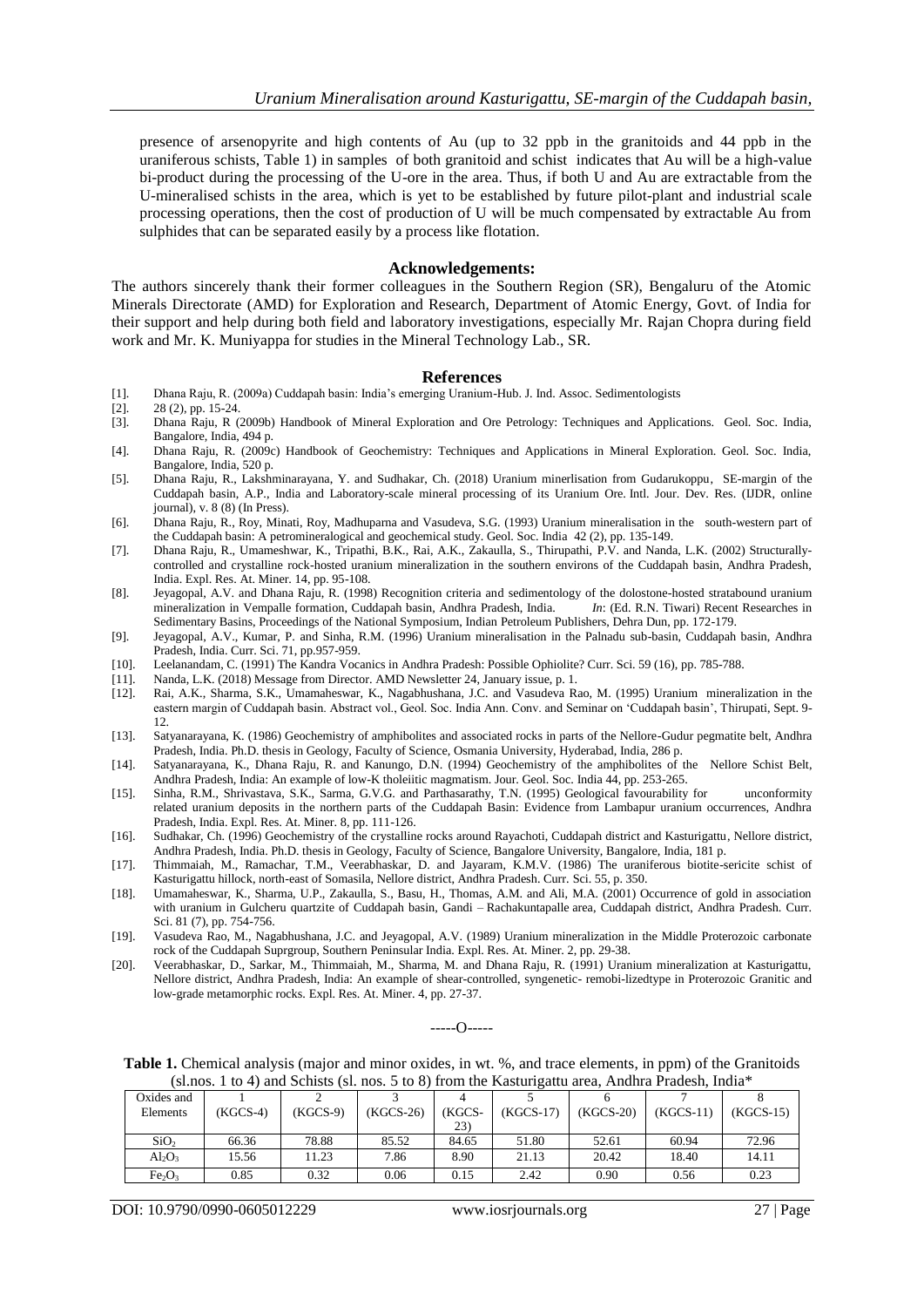| FeO               | 4.68  | 1.26           | 0.95  | 1.47   | 3.47           | 7.18           | 2.52           | 0.50           |
|-------------------|-------|----------------|-------|--------|----------------|----------------|----------------|----------------|
| MgO               | 2.78  | 0.85           | 0.38  | 0.71   | 1.36           | 4.38           | 1.76           | 0.32           |
| CaO               | 1.04  | 0.64           | 0.27  | 0.32   | 4.20           | 1.27           | 2.94           | 2.15           |
| Na <sub>2</sub> O | 3.00  | 3.09           | 2.70  | 2.05   | 0.51           | 2.20           | 6.38           | 4.50           |
| $K_2O$            | 2.87  | 1.59           | 0.60  | 1.15   | 7.25           | 6.23           | 2.26           | 1.58           |
| TiO <sub>2</sub>  | 0.65  | 0.13           | 0.06  | 0.23   | 2.88           | 0.84           | 0.56           | 0.22           |
| $P_2O_5$          | 0.13  | 0.10           | 0.08  | 0.05   | 0.73           | 0.58           | 1.25           | 0.25           |
| MnO               | 0.05  | 0.03           | 0.01  | 0.02   | 0.05           | 0.07           | 0.05           | 0.03           |
| LoI               | 1.76  | 0.99           | 0.32  | 0.44   | 3.82           | 2.95           | 1.77           | 1.95           |
| <b>Total</b>      | 99.73 | 99.11          | 98.81 | 100.14 | 99.64          | 99.63          | 99.39          | 98.80          |
| V                 | 57    | 13             | 9     | 11     | 143            | 142            | 24             | 8              |
| Cr                | 85    | 34             | 20    | 27     | 29             | 79             | 32             | 21             |
| Co                | 18    | $\lt 4$        | < 4   | < 4    | 19             | 18             | 6              | < 4            |
| Ni                | 42    | 8              | 10    | 8      | 31             | 25             | 9              | $\leq 4$       |
| Cu                | 86    | 5              | 17    | 8      | $\overline{8}$ | 5              | 8              | $\overline{7}$ |
| Ga                | 20    | 15             | 14    | 17     | $>30$          | 29             | 21             | 17             |
| Rb                | 76    | < 25           | < 25  | < 25   | 175            | 204            | 53             | 15             |
| <b>Sr</b>         | 70    | 54             | 36    | 36     | < 25           | 57             | 137            | 140            |
| Y                 | 63    | < 10           | < 10  | < 10   | 48             | 43             | 24             | 22             |
| Zr                | 156   | 251            | 304   | 310    | 230            | 209            | 191            | 87             |
| Ba                | 1294  | 1218           | 330   | 552    | 2330           | 3146           | 1452           | 1166           |
| Pb                | 30    | 30             | 90    | 20     | 30             | 19             | 65             | 96             |
| U                 | 42    | 25             | 237   | 18     | 58             | 7              | 153            | 110            |
| Th                | 23    | 17             | 57    | 6      | 11             | 8              | $\overline{4}$ | 74             |
| Au (ppb)          | 32    | 28             | n.d.  | n.d.   | 33             | 44             | n.d.           | n.d.           |
| Sc                | 10.8  | $\overline{c}$ | n.d.  | n.d.   | 60             | 15             | n.d.           | n.d.           |
| Cs                | < 1   | < 1            | n.d.  | n.d.   | < 1            | $\overline{2}$ | n.d.           | n.d.           |
| Ta                | 0.8   | 0.7            | n.d.  | n.d.   | 1.8            | 2.5            | n.d.           | n.d.           |
| Hf                | 5.2   | 4.1            | n,d.  | n.d.   | 7.0            | 6.5            | n.d.           |                |

\*From Sudhakar (1996).

KGCS-4: Biotite granite; KGCS-9: Silicified granite; KGCS-26: Silicified muscovite-biotite granite; KGCS- Granite mylonite; and KGCS-17, 20, 11 and 15: Schists. n.d.: not determined.

## **Captions for Figures**

- Fig. 1a. Cuddapah basin and its sub-basins, with location of different types of U-deposits and-prospects, both within and in its environs.
- Fig. 1b. Geological map of the Kasturigattu Gudarukoppu area, Nellore district, Andhra Pradesh, with location of the U-mineralized areas (from Veerabhaskar *et al*., 1991).
- Fig. 2. Flow-Sheet for mineral processing of the Uranium ore (quartzofeldspathic biotite scchist) from the Kasturigattu area, Andhra Pradesh, India.